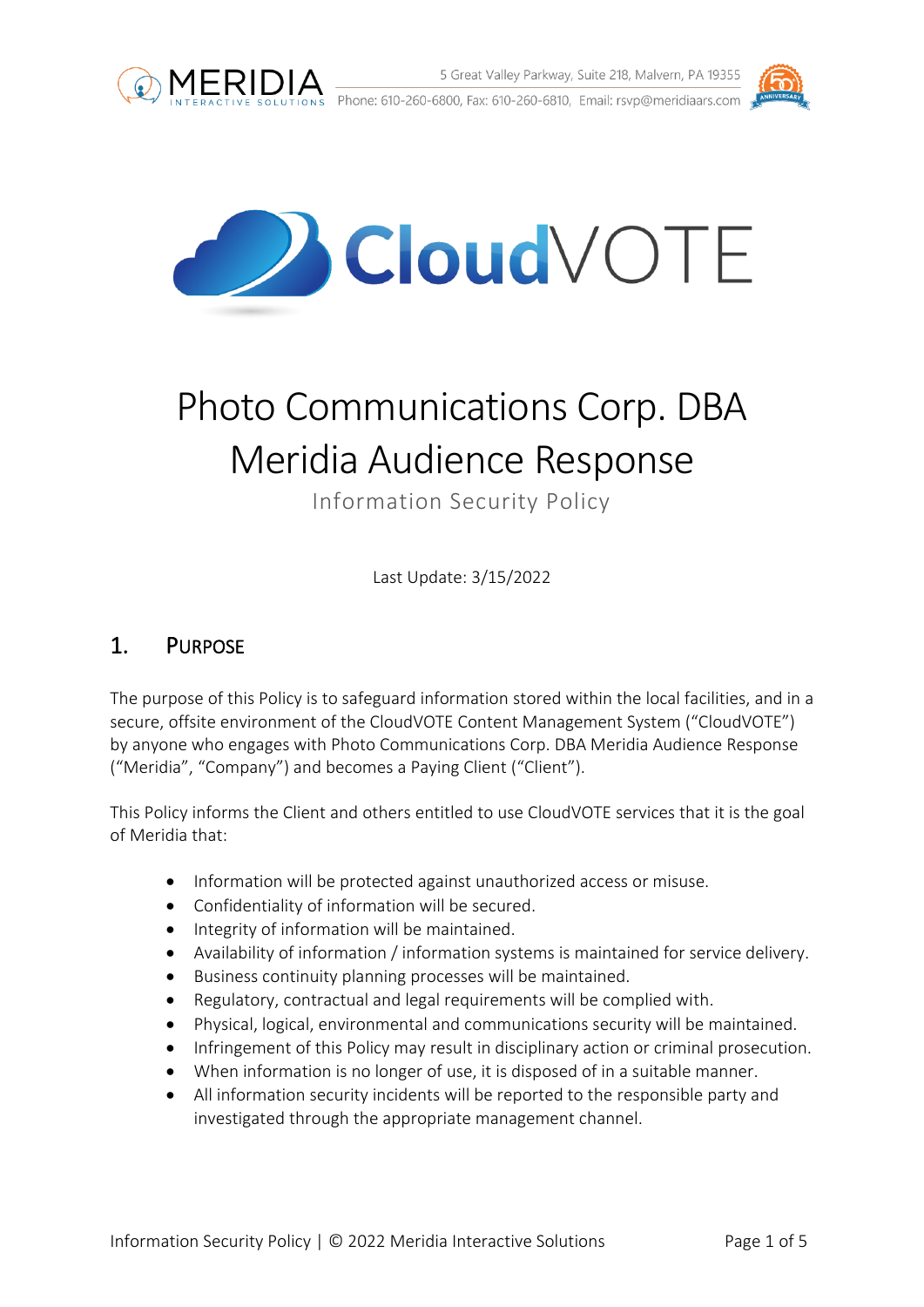

Phone: 610-260-6800, Fax: 610-260-6810, Email: rsvp@meridiaars.com



Information relates to:

- Electronic information systems (software, computers, and peripherals) owned by the Company.
- The Company's computer network used either directly or indirectly.
- Hardware, software and data owned by the Company.
- Paper-based materials.
- Electronic materials, files and other data in electronic format including, but not limited to screenshots, snippets, edited or identical copies and duplicates of said materials.
- Electronic recording devices (video, audio, CCTV systems).

# 2. THE POLICY

Meridia requires all users to exercise a duty of care in relation to the operation and use of its information systems.

### *2.1 Authorized users of information systems*

With the exception of information published for public consumption, all users of Meridia's information systems must be formally authorized by appointment as a member of staff, Client, or by other process specifically authorized in a written, individual Agreement. Authorized users will be in possession of a unique user identity. Any password associated with a user identity must not be disclosed to any other person. The "Network Password Policy" section describes these principles in greater detail.

Authorized users will pay due care and attention to protect Meridia's information in their personal possession. Confidential, personal or private information must not be copied or transported without consideration of:

- permission of the information owner
- the risks associated with loss or falling into the wrong hands
- how the information will be secured during transport and at its destination.

## *2.2 Acceptable use of information systems*

Use of the Meridia's information systems by authorized users will be lawful, honest and decent and shall have regard to the rights and sensitivities of other people. The detail of acceptable use in specific areas may be found in the list of subsidiary policies detailed in the Appendix.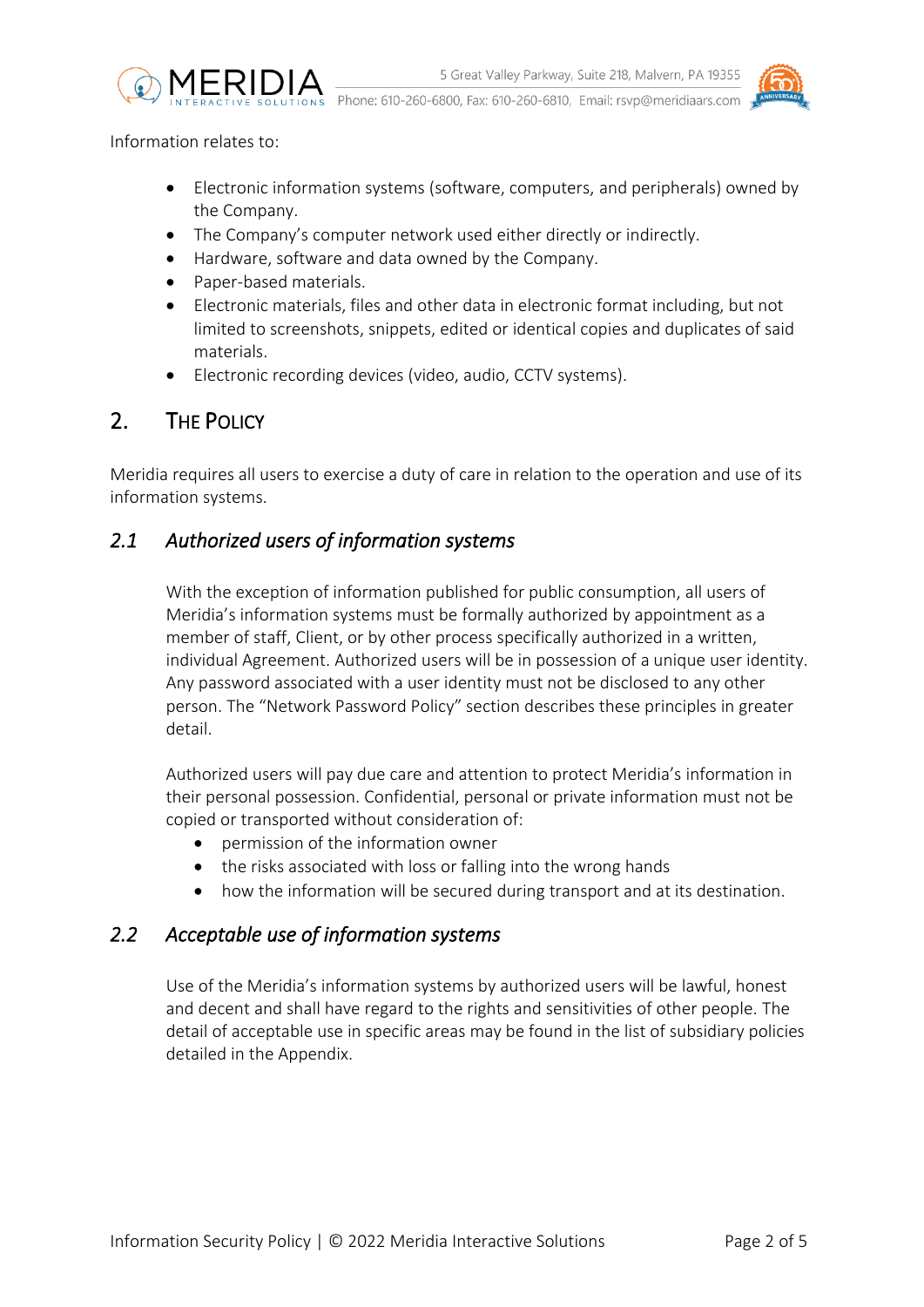



## *2.3 Information System Owners*

Meridia employees and contractors who are responsible for information systems are required to ensure that:

- 1. Systems are adequately protected from unauthorized access.
- 2. Systems are secured against theft and damage to a level that is cost-effective.
- 3. Adequate steps are taken to ensure the availability of the information system, commensurate with its importance (Business Continuity).
- 4. Electronic data can be recovered in the event of loss of the primary source. I.e. failure or loss of a computer system. It is incumbent on all system owners to backup data and to be able to restore data to a level commensurate with its importance (Disaster Recovery).
- 5. Data is maintained with a high degree of accuracy.
- 6. Systems are used for their intended purpose and that procedures are in place to rectify discovered or notified misuse.
- 7. Any electronic access logs are only retained for a justifiable period to ensure compliance with the data protection, investigatory powers and freedom of information acts.
- 8. Any third parties entrusted with Meridia's data understand their responsibilities with respect to maintaining its security.

### *2.4 Personal Information*

Authorized users of information systems are not given rights of privacy in relation to their use of Meridia's information systems. Duly authorized officers of the Company may access or monitor personal data contained in any Meridia information system (mailboxes, web access logs, file-store etc).

#### *2.5 Disciplinary Procedures*

Individuals in breach of this policy are subject to disciplinary procedures (staff or contractor) at the instigation of the manager or supervisor with responsibility for the relevant information system, including referral to the Police where appropriate.

Meridia will take legal action to ensure that its information systems are not used by unauthorized persons.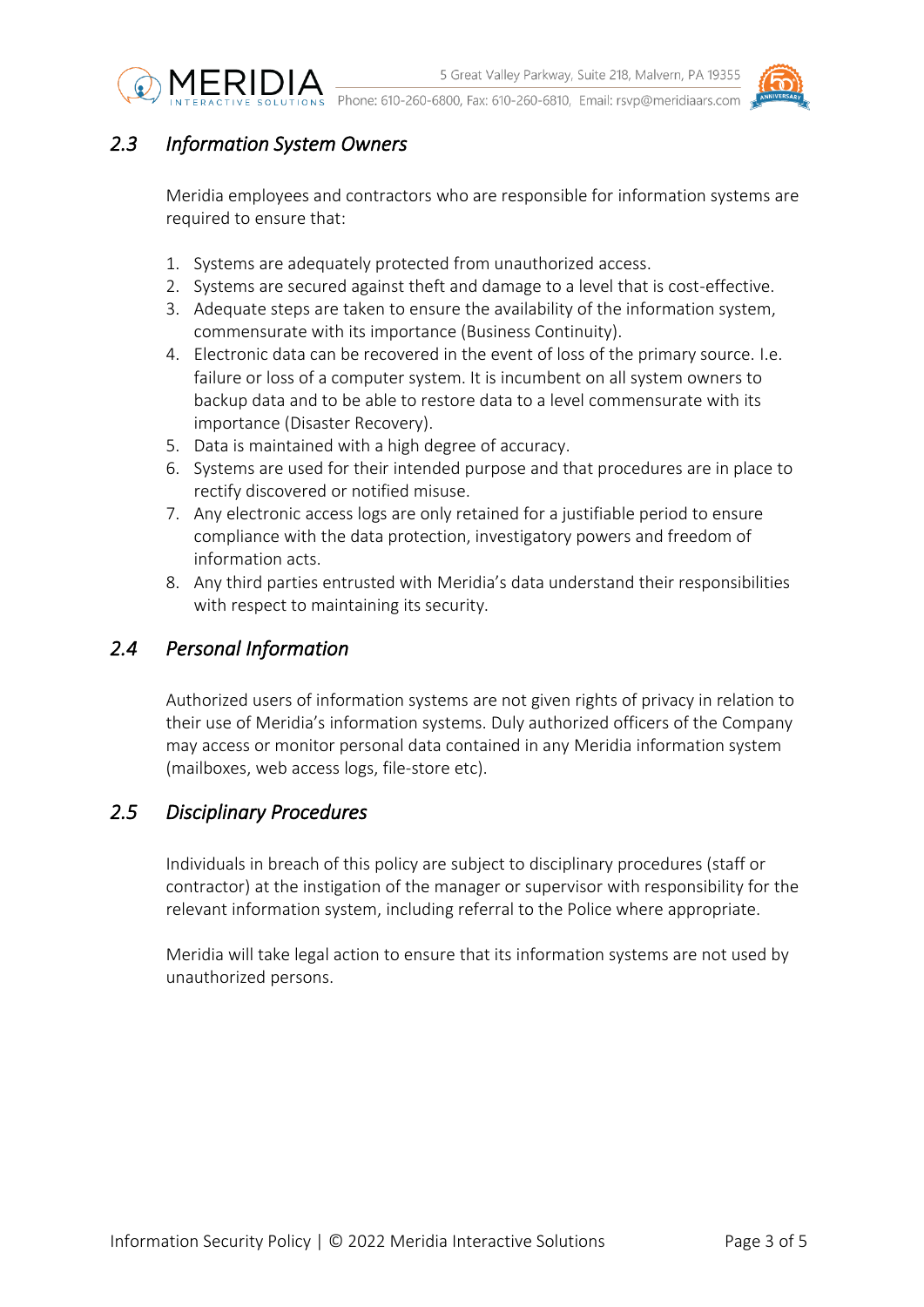



# 3. OWNERSHIP

3.1 Chief Operating Officer (COO) has direct responsibility for maintaining this policy and providing guidance and advice on its implementation.

Information system owners are responsible for the implementation of this Policy within their area, and to ensure adherence.

# A. APPENDIX: SUBSIDIARY POLICIES

The detail of acceptable use in specific areas may be found in the following list of subsidiary polices:

## *A1 Network Password Policy*

## **A1.1 Overview**

This policy is intended to establish guidelines for effectively creating, maintaining, and protecting passwords at Meridia.

# **A1.2 Scope**

This policy shall apply to all clients, employees, contractors, and affiliates of Meridia, and shall govern acceptable password use on all systems that connect to Meridia network or access or store Meridia, or CloudVOTE data.

# **A1.3 Policy**

#### *A1.3.1 Password Creation*

All user and admin passwords must be at least [8] characters in length. Longer passwords and passphrases are strongly encouraged.

Where possible, password dictionaries should be utilized to prevent the use of common and easily cracked passwords.

Passwords must be completely unique, and not used for any other system, application, or personal account.

Default installation passwords must be changed immediately after installation is complete.

#### *A1.3.2 Password Aging*

User passwords must be changed every [3] months. Previously used passwords may not be reused.

System-level passwords must be changed on a quarterly basis.

Information Security Policy | © 2022 Meridia Interactive Solutions Page 4 of 5